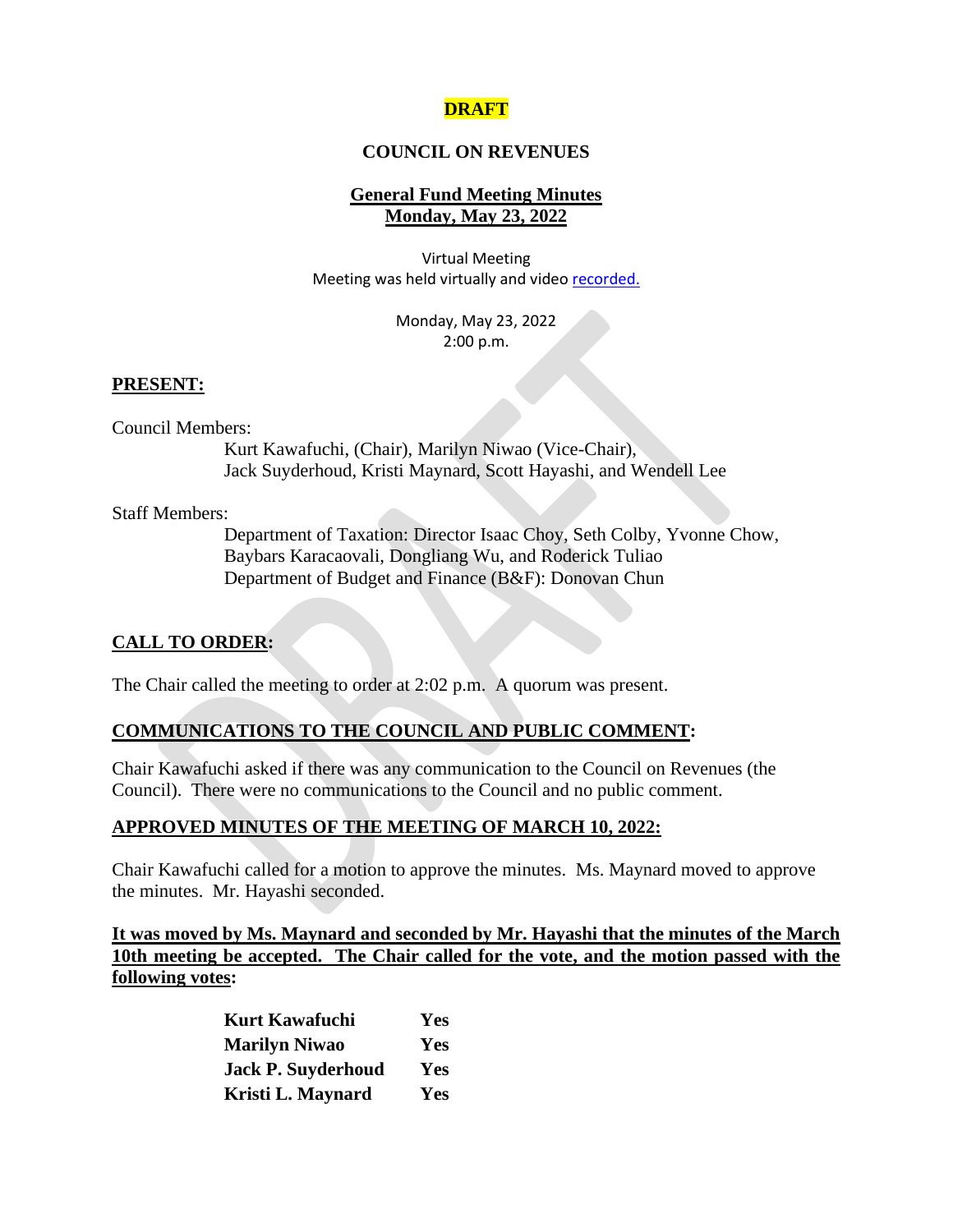| Scott W. Hayashi      | Yes |
|-----------------------|-----|
| <b>Wendell K. Lee</b> | Yes |

# **PRESENTATION BY DR. SETH COLBY, TAX RESEARCH & PLANNING OFFICER ON REVIEW OF RECENT LEGISLATION:**

Dr. Colby presented the current status of General Fund revenue collections for April 2022.

Dr. Colby highlighted that the declared estimated taxes is showing strong growth and that it will affect the June and September numbers.

Dr. Colby suggested that the Council consider the following when estimating for FY2022 and FY2023.

Mr. Kawafuchi asked Dr. Colby if the declaration includes the extension payments made on April 20<sup>th</sup>.

Dr. Colby responded no extension payments made on April  $20<sup>th</sup>$  are included in tax payment with returns.

Ms. Niwao asked Dr. Colby if the withholdings for HARPTA withholdings would be categorized under declaration estimated taxes.

Dr. Colby said he was not sure but will look into it and get that answer for Ms. Niwao.

Dr. Colby shared Table B with the Council which showed the growth rate of FY2022

General Fund Tax Revenues based on various growth rates for the last 2 months of the current fiscal year.

Dr. Colby also highlighted Table 8 which showed the impact of the parameters for FY2022 of Model One.

[\[PRESENTATION AVAILABLE ON COR WEBSITE\]](https://files.hawaii.gov/tax/useful/cor/2022gf05-22_DOTAX_presentation.pdf)

# **DISCUSSION AND VOTE ON THE GENERAL FUND TAX REVENUE FORECAST FOR FISCAL YEAR 2022:**

Dr. Colby's presentation transitioned the Council into the discussion for FY2022.

Ms. Niwao stated that from her perspective the sales of real estate and sales of stock may count for some of the movement in revenue aside from tourism.

Ms. Maynard noted that on page 2 from Dr. Colby's presentation shows that the TAT (Transient Accommodation Tax) is up from prior year to year to date which is certainly tourism related.

Dr. Colby stated that all of TAT now goes to the General Fund compared to previous years. Ms. Niwao asked Dr. Colby if the TAT was taken from the counties.

Dr. Colby responded yes, by reducing the amount of allocations towards tourism fund along with reducing other special fund allocations.

Mr. Hayashi asked Dr. Colby if the General Excise line includes the county surcharge.

Dr. Colby said that it does not include the county surcharge.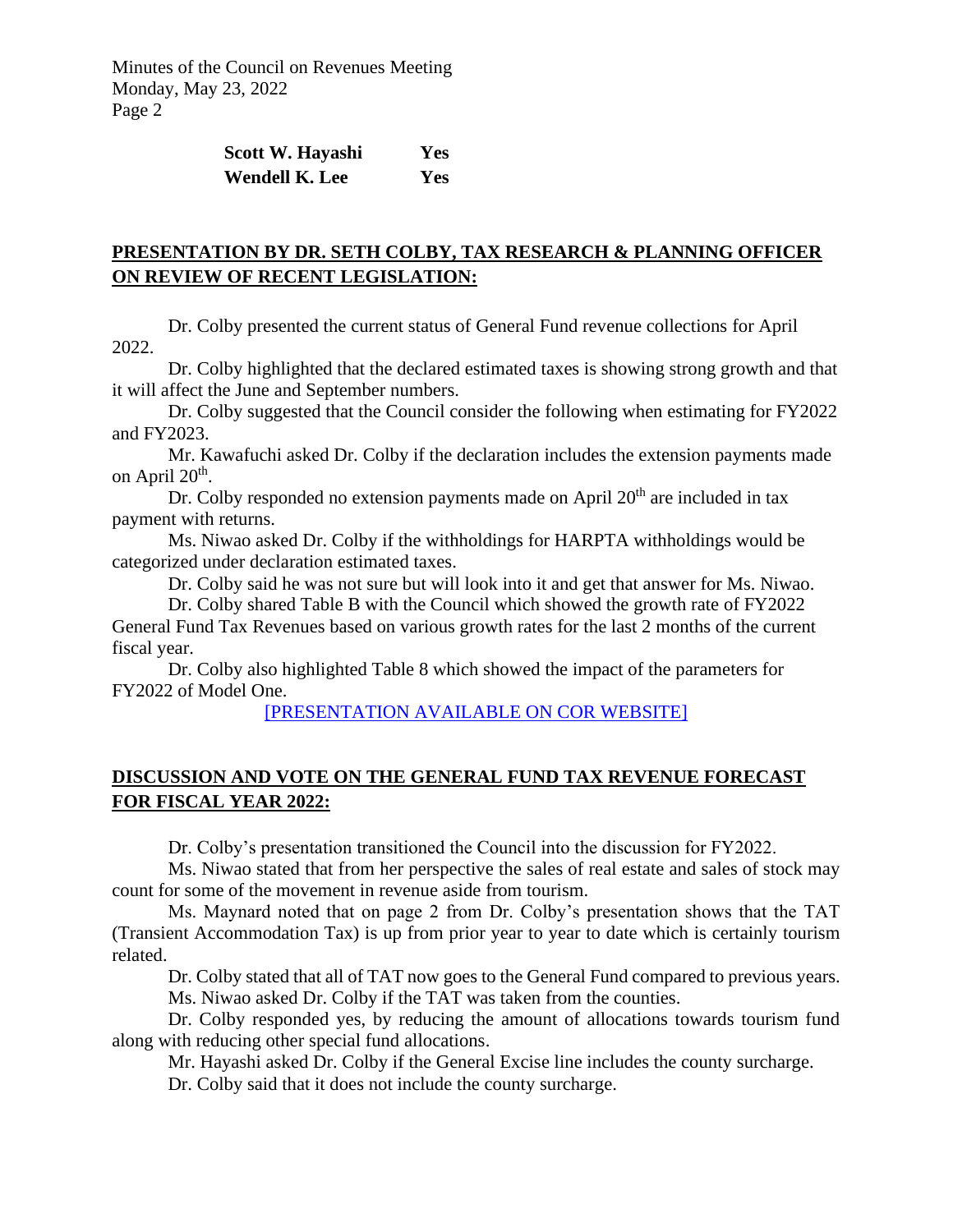Mr. Kawafuchi asked Dr. Colby if there was any acceleration in the payments due to more taxpayers having e-file e-pay.

Dr. Colby said that for the GET that has been the case for quite some time so there shouldn't be any discernible changes, but as for the individual it might be a little bit higher.

Mr. Lee asked if there was some kind of multiplier effect with inflation that is occurring on the GET side that could temper these numbers once inflation tamed a little.

Dr. Suyderhoud said that the multiplier effect does occur, but how much specifically he does not know.

Dr. Suyderhoud in his opinion thinks that what's going on is that there's just so much liquidity pumped into the economy by monetary policy and fiscal policy that there's so much money moving around it gets spent and becomes income which benefits our government but having the downside being there's an inflation component.

Dr. Suyderhoud asked Dr. Colby and the Council with regards to the last slide of Dr. Colby's presentation do they think for FY2022 will it be a spike or a shift up. Currently the forecast is showing a shift up because of the positive growth rates for FY2023 and FY2024 and so forth.

Ms. Maynard has the same concerns as Dr. Suyderhoud with regards to the spike noting that if there no federal stimulus being repeated or replaced it would cause a downturn.

Ms. Maynard also acknowledge her concern for potential inflation with the cure being a recession in the future which needs to be considered.

Dr. Colby shared his thoughts and how he views the Hawaii economy in three segments:

- 1. Local Spending
- 2. Domestic Visitors
- 3. Foreign Visitor

Ms. Niwao stated that because of the inflationary, taxes will be going up and, in her opinion, thinks that tax revenues will go up but not due to economic growth but mainly cause of inflationary pressures.

Dr. Suyderhoud moved 28.0% for FY2022.

# **It was moved by Dr. Suyderhoud and seconded by Ms. Maynard that the General Fund growth rate forecast be 28.0% FY2022. The Chair called for the vote, and the motion passed with the following votes:**

| <b>Kurt Kawafuchi</b>     | Yes |
|---------------------------|-----|
| <b>Marilyn Niwao</b>      | Yes |
| <b>Jack P. Suyderhoud</b> | Yes |
| Kristi L. Maynard         | Yes |
| Scott W. Hayashi          | Yes |
| <b>Wendell K. Lee</b>     | Yes |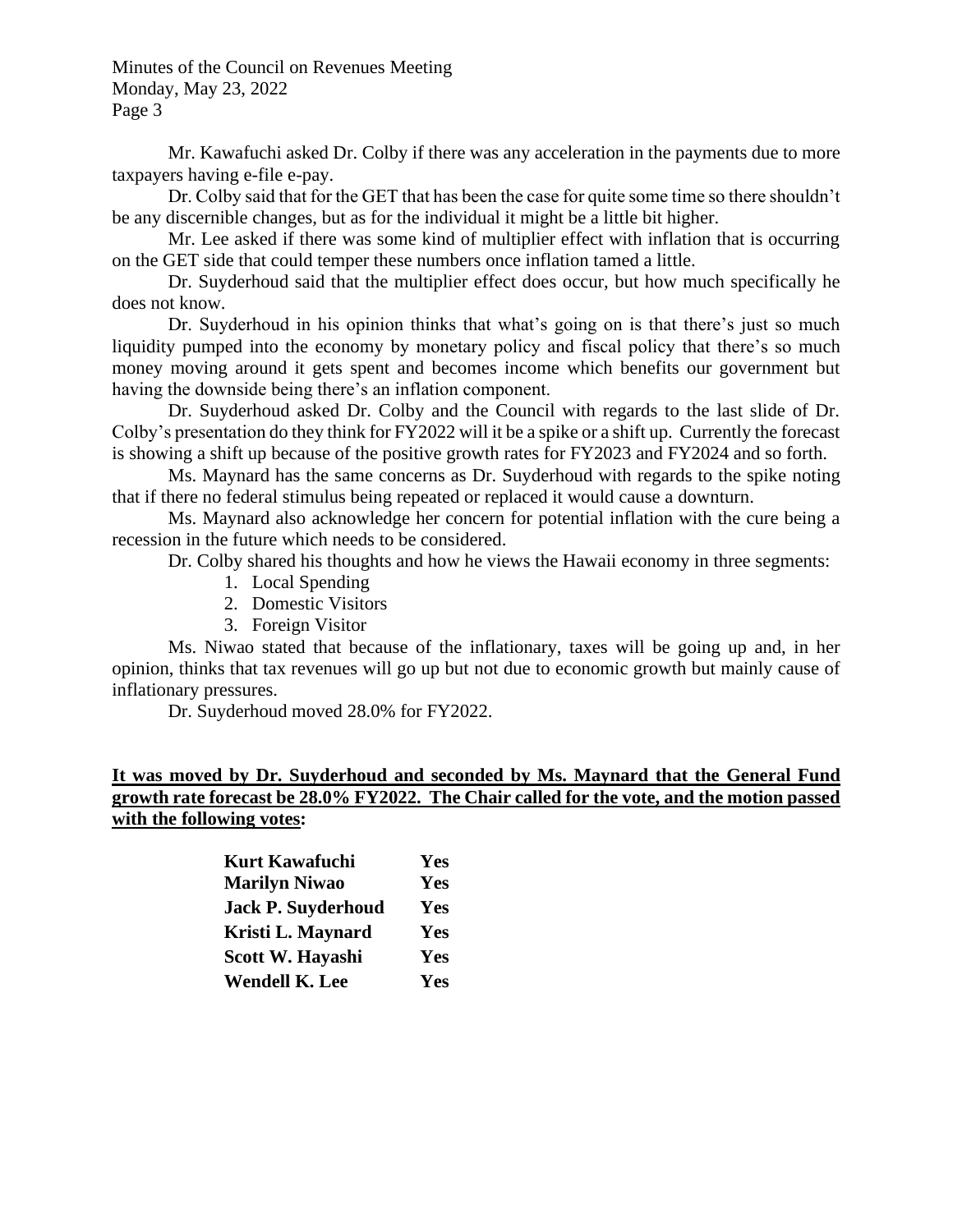### **DISCUSSION AND VOTE FOR THE GENERAL FUND TAX REVENUE FORECAST FOR FY2023:**

Dr. Suyderhoud started off the discussion by stating that the State would not be getting new stimulus from the congress on the fiscal policy side but on the other hand a lot of the old stimulus is still in the system which is money that hasn't been spent yet.

Ms. Niwao shared her concerns regarding the geopolitical things happening that might make people feel less comfortable to travel.

Ms. Niwao thinks that we have had probably the best year but does not think that the State is going to see that same performance for FY2023.

Dr. Colby asked Dr. Suyderhoud if he expects there to be negative revenue growth for FY2023.

Dr. Suyderhoud said that he does not know if it will be a negative revenue growth for FY2023 but noted that with all the varying effects going on at the same time the models that the Council uses becomes particularly useful.

Dr. Suyderhoud shared that for his forecast he put in a recession for FY2024, using the models his forecast was 27.0% for FY2022, 10.4% for FY2023, and 4.6% for FY2024.

Dr. Suyderhoud stated that even with all his assumptions he is still coming in with a positive.

Mr. Kawafuchi asked Dr. Suyderhoud what his thoughts were regarding the U.S. GDP (Gross domestic product) while stating that this year it has declined about 1.4%.

Dr. Suyderhoud explained that there are all sorts of problems going on right now such as weather patterns, supply chain interruptions, labor shortages, and higher interest rates which are taking its toll on the markets.

Ms. Maynard thinks that higher interest rates will slow down the real estate market and, due to real estate being a big factor in GDP, she thinks definitely the State revenues will have a slowdown.

Dr. Suyderhoud agreed with Ms. Maynard regarding the slowdown but questioned whether the slowdown would occur in FY2024 or FY2025.

Dr. Suyderhoud said that based on the Councils forecasts their inputs to the model are ranging from 5.7% to 16.5% with a mean of 9.8% according to the summary of model one.

Mr. Hayashi agreed that interest rates will have a huge impact on affordability from a real estate perspective but asked Ms. Maynard if from the supply side it will be offsetting because people will still be willing to pay due to demand.

Ms. Maynard said that inventory has been falling for the past two years but explained that even at a low level it is no longer going down and she thinks they are starting to see a turn.

Ms. Niwao asked Dr. Suyderhoud if he had any thoughts of how the interest rate hike that the people are facing now compared to previous experiences in the late 70's.

Dr. Suyderhoud responded in his opinion the Fed will have to move more aggressively than it has been in terms of cutting off inflation.

Ms. Maynard added that the last time inflation was over 8.0% the 10-year was over 10.0% and mortgages were 13.0%. With that being said, the market is showing that the fed is going to get this under control due to the 2.8% 10-year treasury. However, the market is not necessarily right and in fact is usually wrong.

Ms. Maynard asked Dr. Suyderhoud his thoughts on the growth rate for FY2023.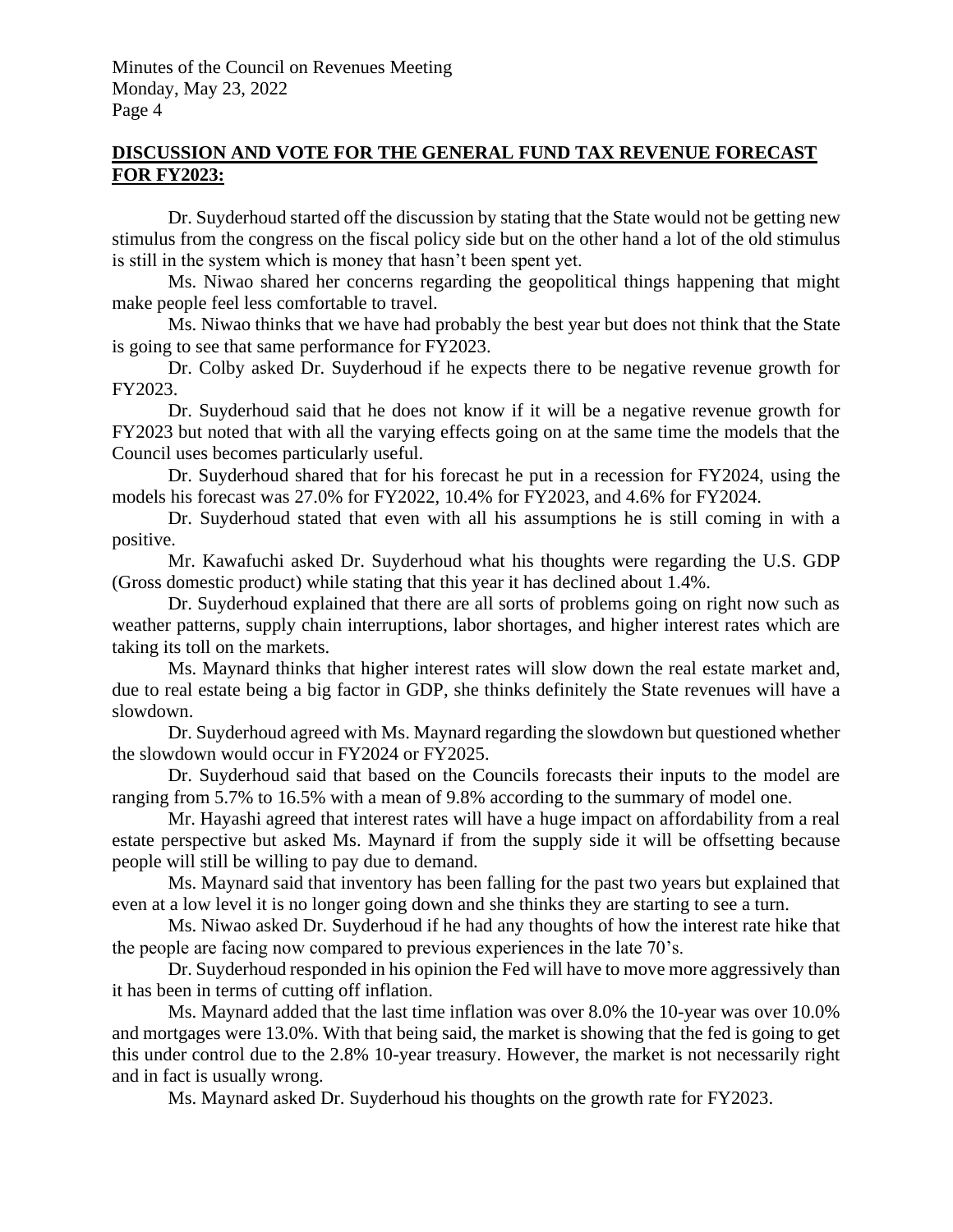Dr. Suyderhoud responded that his model brings him in around 5.0% - 10.0%.

Ms. Niwao thinks that 4.0% is a good figure considering wages are going up around 3.8%. Ms. Maynard asked the Council if they are willing to compromise at 5.0% growth rate for

FY2023 with respects to both Dr. Suyderhoud and Ms. Niwao.

Mr. Lee said he would be good with 5.0% growth rate for FY2023.

Mr. Hayashi said that 5.0% growth rate for FY2023 feels much more comfortable.

**It was moved by Ms. Maynard and seconded by Mr. Hayashi that the General Fund revenue growth rate forecast be 5.0% for FY2023. The Chair called for the vote, and the motion passed with the following votes:**

| <b>Kurt Kawafuchi</b>     | Yes |
|---------------------------|-----|
| <b>Marilyn Niwao</b>      | Yes |
| <b>Jack P. Suyderhoud</b> | Yes |
| Kristi L. Maynard         | Yes |
| Scott W. Hayashi          | Yes |
| <b>Wendell K. Lee</b>     | Yes |

#### **DISCUSSION AND VOTE FOR ON THE GENERAL FUND TAX REVENUE FORECAST FOR FY2024 THROUGH FY2028:**

Dr. Suyderhoud started the discussion by sharing that his model comes in at 4.6% growth rate for FY2024.

Dr. Suyderhoud asked the Council how they felt about maintaining the 4.0% for FY2024 and the 3.5% for the remaining FY2025 - FY2028.

Ms. Maynard suggested 3.5% for FY2024 through FY2028.

Mr. Hayashi and Mr. Lee agreed with 3.5% for FY2024 through FY2028.

### **It was moved by Vice-Chair Niwao and seconded by Ms. Maynard that the General Fund revenue growth rate forecast be 3.5% for FY2024 through FY2028. The Chair called for the vote, and the motion passed with the following votes:**

| <b>Kurt Kawafuchi</b>     | Yes |
|---------------------------|-----|
| <b>Marilyn Niwao</b>      | Yes |
| <b>Jack P. Suyderhoud</b> | Yes |
| Kristi L. Maynard         | Yes |
| Scott W. Hayashi          | Yes |
| <b>Wendell K. Lee</b>     | Yes |